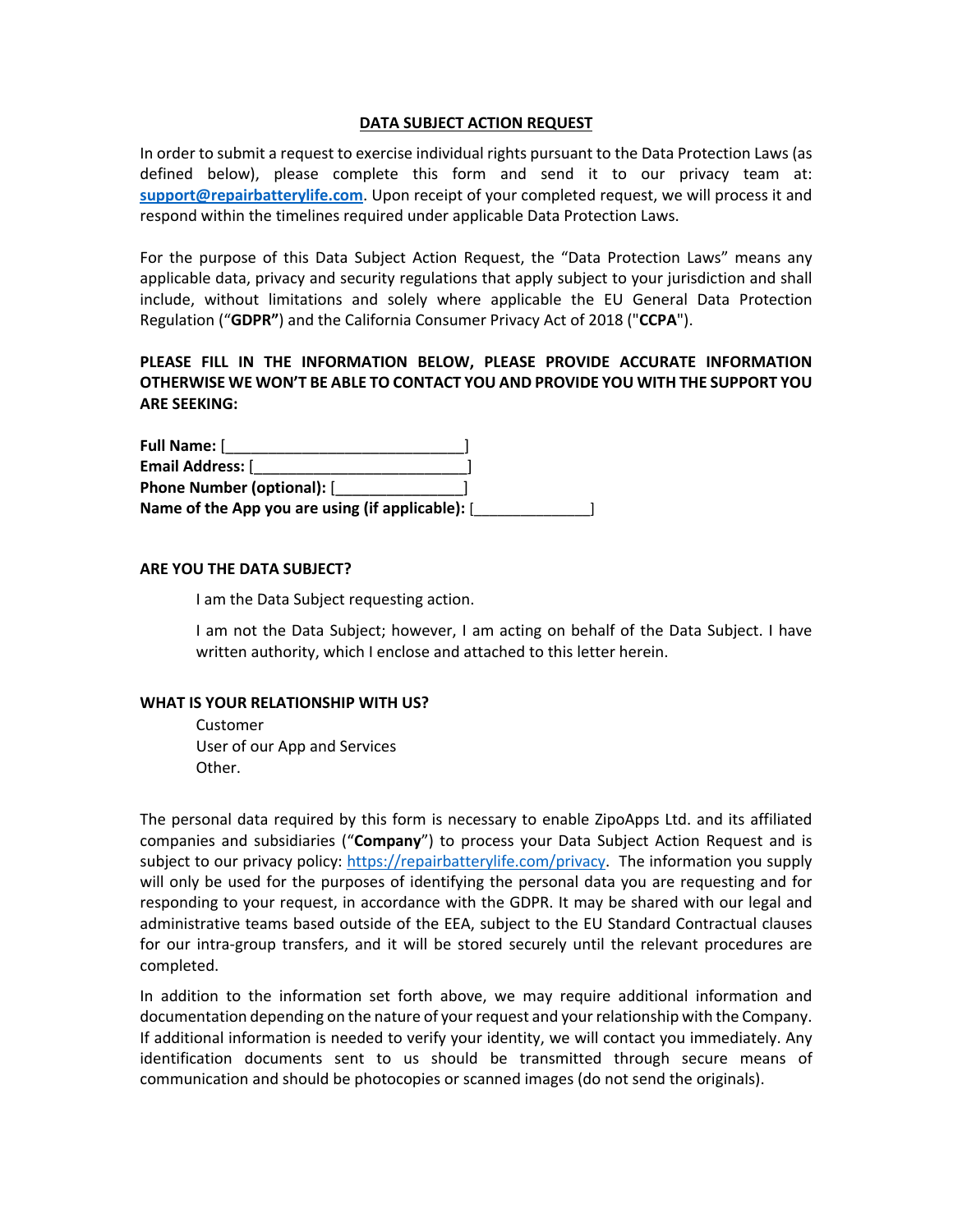Further please note, according to the CCPA your rights only apply to the Personal Information collected **12 months prior to the request and you are not entitled to submit more than 2 requests in a 12 months period**. If you wish to exercise your right to opt-out please review our Do Not Sell Notice: https://repairbatterylife.com/dns

#### **PLEASE CHECK THE APPLICABLE BOX:**

 The right to access The right to rectification The right to erasure The right to restrict processing The right to receive information of why and how you are processing my information. The right to data portability The right to receive a copy The right to object The right not to be subject to decisions based solely on automated decision-making Other.

## **Substantiate the request- please provide additional information about your request:**

*Please provide as much detail as possible, such as relevant dates, references, etc. For further information regarding the rights of individuals in relation to their personal data, please see our Privacy policy*

\_\_\_\_\_\_\_\_\_\_\_\_\_\_\_\_\_\_\_\_\_\_\_\_\_\_\_\_\_\_\_\_\_\_\_\_\_\_\_\_\_\_\_\_\_\_\_\_\_\_\_\_\_\_\_\_\_\_\_\_\_\_\_\_\_\_\_\_\_\_\_\_\_\_\_\_\_\_ \_\_\_\_\_\_\_\_\_\_\_\_\_\_\_\_\_\_\_\_\_\_\_\_\_\_\_\_\_\_\_\_\_\_\_\_\_\_\_\_\_\_\_\_\_\_\_\_\_\_\_\_\_\_\_\_\_\_\_\_\_\_\_\_\_\_\_\_\_\_\_\_\_\_\_\_\_\_ \_\_\_\_\_\_\_\_\_\_\_\_\_\_\_\_\_\_\_\_\_\_\_\_\_\_\_\_\_\_\_\_\_\_\_\_\_\_\_\_\_\_\_\_\_\_\_\_\_\_\_\_\_\_\_\_\_\_\_\_\_\_\_\_\_\_\_\_\_\_\_\_\_\_\_\_\_\_

Please note that if you are making a Data Subject Action Request and the information you request reveals details directly or indirectly about another person, we will need to seek the consent of that person before we can disclose that information to you. In certain circumstances, where disclosure of part or all of the information you have requested would adversely affect the rights and freedoms of others, we may not be able to disclose the information to you, in which case you will be informed promptly and given full reasons for that decision. Please further note that information covered by a legal professional privilege or obligation cannot be disclosed.

**Thank you for filling in the form, please send it to: support@repairbatterylife.com. We will process the request by the time specified in the Data Protection Laws. In most circumstances, we will provide you the information requested free of charge. However, we may be permitted to charge a reasonable fee if a Data Subject Action Request is repetitive or manifestly unfounded or excessive. We also may charge a reasonable fee to comply with Data Subject Action Requests for further copies of the same information.** 

#### **WHAT HAPPENS NEXT?**

If your request is valid, we will acknowledge your request in writing and provide you with a reference number relating to your Data Subject Action Request and start processing your records. If your request is valid but we are unable to identify you, we will advise you of this and request